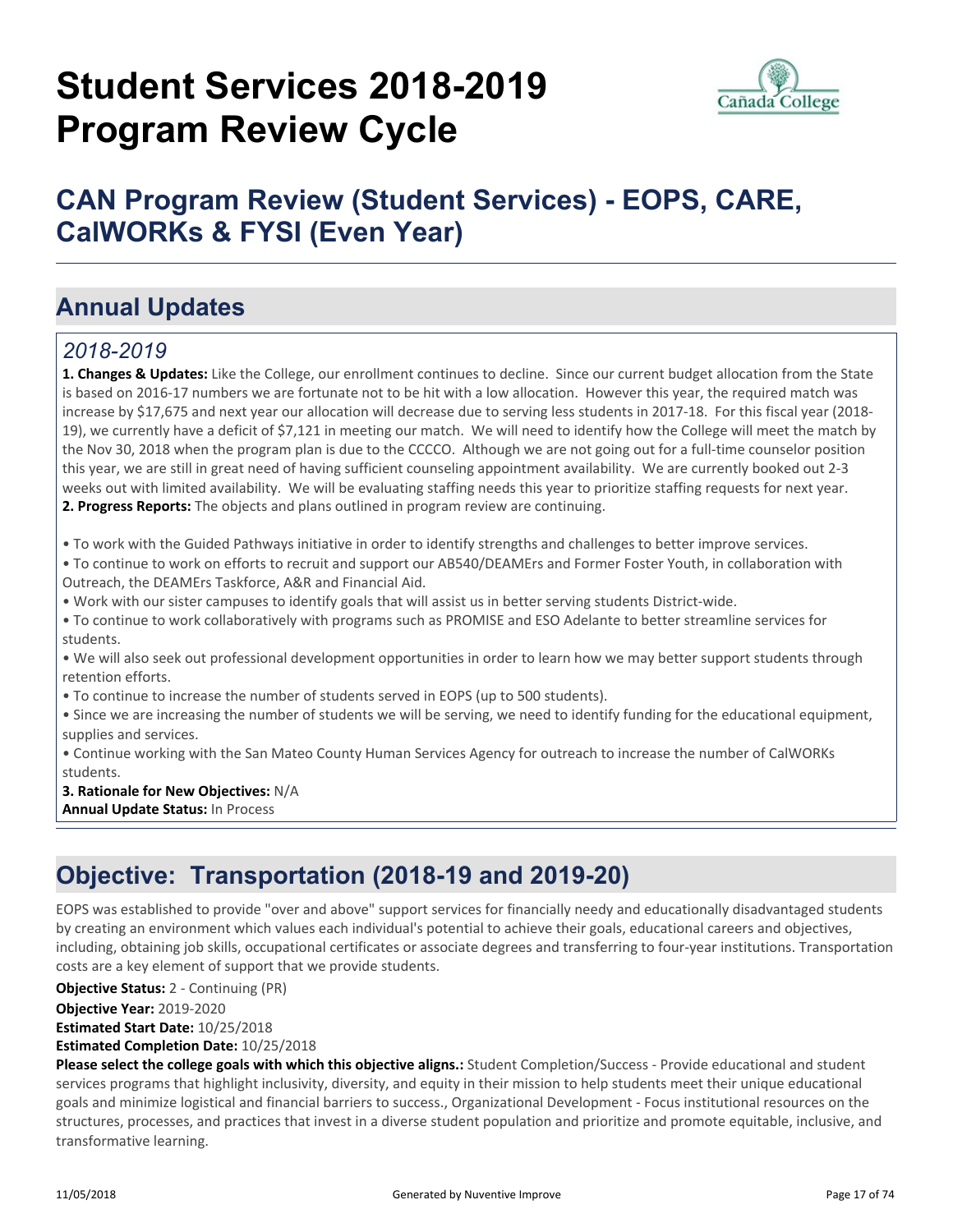### **CAN Program Review (Student Services) - EOPS, CARE, CalWORKs & FYSI (Even Year)**

**Please select the districct goals with which this objective aligns.:** District Goal #1 - Develop and Strengthen Educational Offerings, Interventions, and Support Programs that Increase Student Access & Success, District Goal #3 - Increase Program Delivery Options, Including the Expanded Use of Instructional Technology, to Support Student Learning and Success

#### *Resource Requests*

**funding for transportation costs (SamTrans/CalTrain/parking) -** In 2017-18 we spent \$50,000 in transportation, the College provided funding for half the costs. This year we only have \$30,000 total allocated toward transportation. It will not be enough to cover both fall and spring. Not to mention if we'd like to serve students during summer 2019.

**Type of Resource:** Other **Cost:** 15000

### **Objective: Food Vouchers (2018-19 and 2019-20)**

EOPS was established to provide "over and above" support services for financially needy and educationally disadvantaged students by creating an environment which values each individual's potential to achieve their goals, educational careers and objectives, including, obtaining job skills, occupational certificates or associate degrees and transferring to four-year institutions. Since spring 2018, we have been able to provide daily food vouchers to students at a reduced price in collaboration with the Bookstore, ASCC and SparkPoint. This address the food inequities that our students face on a daily bases. Students are given up to \$6/day to purchase a meal at the Bookstore or Pony Express.

**Objective Year:** 2019-2020 **Estimated Start Date:** 10/25/2018 **Estimated Completion Date:** 10/25/2018 **Objective Status:** 2 - Continuing (PR)

**Please select the college goals with which this objective aligns.:** Student Completion/Success - Provide educational and student services programs that highlight inclusivity, diversity, and equity in their mission to help students meet their unique educational goals and minimize logistical and financial barriers to success., Organizational Development - Focus institutional resources on the structures, processes, and practices that invest in a diverse student population and prioritize and promote equitable, inclusive, and transformative learning.

**Please select the districct goals with which this objective aligns.:** District Goal #1 - Develop and Strengthen Educational Offerings, Interventions, and Support Programs that Increase Student Access & Success, District Goal #3 - Increase Program Delivery Options, Including the Expanded Use of Instructional Technology, to Support Student Learning and Success

#### *Resource Requests*

**Funding for food vouchers -** For spring 2018 we spent approximately \$13,400 for one semester. That semester was the first time we offered it and now that students are aware of this service the demand has increase.

**Type of Resource:** Other **Cost:** 8000

### **Objective: Professional Development (2018-19 and 2019-20)**

To provide continuous training for our faculty and staff. In particular to allow EOPS staff to attend the annual CCCEOPS Annual Conference. The EOPS/CARE Coordinator is required to attend 2 training per year. In addition, EOPS faculty and staff are able to learn about best practices and training on State policies and procedures.

**Objective Year:** 2019-2020 **Estimated Start Date:** 10/25/2018 **Estimated Completion Date:** 10/25/2018 **Objective Status:** 2 - Continuing (PR)

**Please select the college goals with which this objective aligns.:** Organizational Development - Focus institutional resources on the structures, processes, and practices that invest in a diverse student population and prioritize and promote equitable, inclusive, and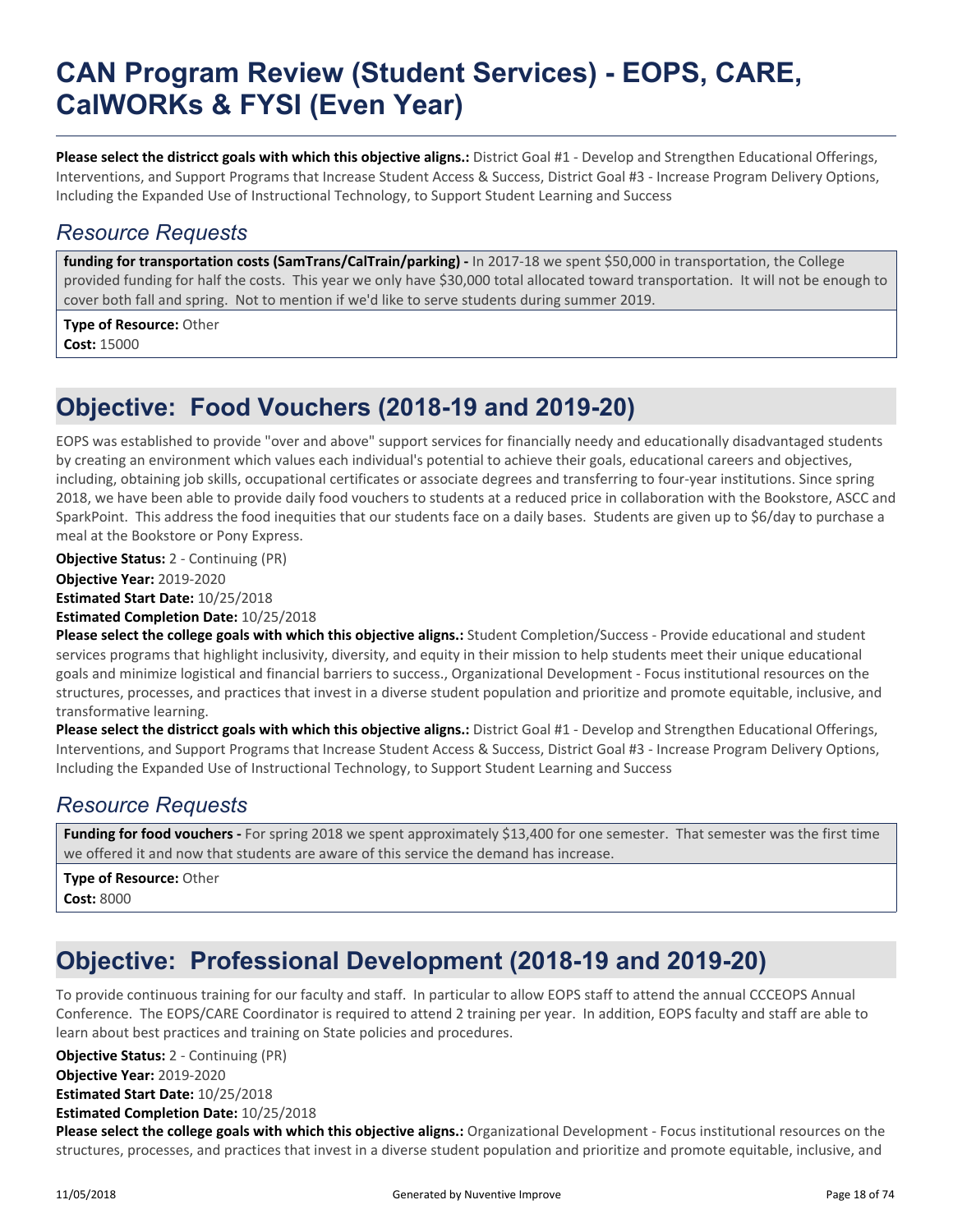### **CAN Program Review (Student Services) - EOPS, CARE, CalWORKs & FYSI (Even Year)**

transformative learning.

**Please select the districct goals with which this objective aligns.:** District Goal #1 - Develop and Strengthen Educational Offerings, Interventions, and Support Programs that Increase Student Access & Success, District Goal #3 - Increase Program Delivery Options, Including the Expanded Use of Instructional Technology, to Support Student Learning and Success

#### *Resource Requests*

**Funding for professional development 2018-19 -** Faculty & Staff Conference Expenses for CCCEOPSA Annual Conference 2018 which will be in Monterey this year (includes registration, hotel, transportation & per diem for Jose & Mayra)

**Type of Resource:** Professional Development

**Cost:** 2310

**Funding for professional development 2019-20 -** Faculty & Staff Conference Expenses for CCCEOPSA Annual Conference 2019 that will be in southern California in 2019 (includes registration, hotel, transportation & per diem for up to 6)

**Type of Resource:** Professional Development **Cost:** 9000

### **Objective: Laptops for students**

Although loaning out educational equipment is one of our strengths, it is also a challenge because we need to replace them due to normal wear and tear, damages, and being lost/stolen. In working order, we currently have sixteen laptops. These items are in high demand and we are limited as to purchasing them.

**Objective Status:** 2 - Continuing (PR)

**Objective Year:** 2019-2020

**Estimated Start Date:** 08/01/2019

**Estimated Completion Date:**

**Please select the college goals with which this objective aligns.:** Student Completion/Success - Provide educational and student services programs that highlight inclusivity, diversity, and equity in their mission to help students meet their unique educational goals and minimize logistical and financial barriers to success., Organizational Development - Focus institutional resources on the structures, processes, and practices that invest in a diverse student population and prioritize and promote equitable, inclusive, and transformative learning.

**Please select the districct goals with which this objective aligns.:** District Goal #1 - Develop and Strengthen Educational Offerings, Interventions, and Support Programs that Increase Student Access & Success, District Goal #3 - Increase Program Delivery Options, Including the Expanded Use of Instructional Technology, to Support Student Learning and Success

#### *Resource Requests*

Laptops for students - 10 laptops including brief case and extended warranty (\$1,497 each)

**Type of Resource:** Equipment (Items Over \$5000) **Cost:** 14965

### **Objective: Expand Counseling Services (2018-19 and 2019-20)**

EOPS was established to provide "over and above" support services for financially needy and educationally disadvantaged students by creating an environment which values each individual's potential to achieve their goals, educational careers and objectives, including, obtaining job skills, occupational certificates or associate degrees and transferring to four-year institutions. Counseling services is key the EOPS philosophy and is inline with various Statewide initiatives, such as Guided Pathways.

**Objective Year:** 2019-2020 **Estimated Start Date:** 05/28/2019 **Objective Status:** 2 - Continuing (PR)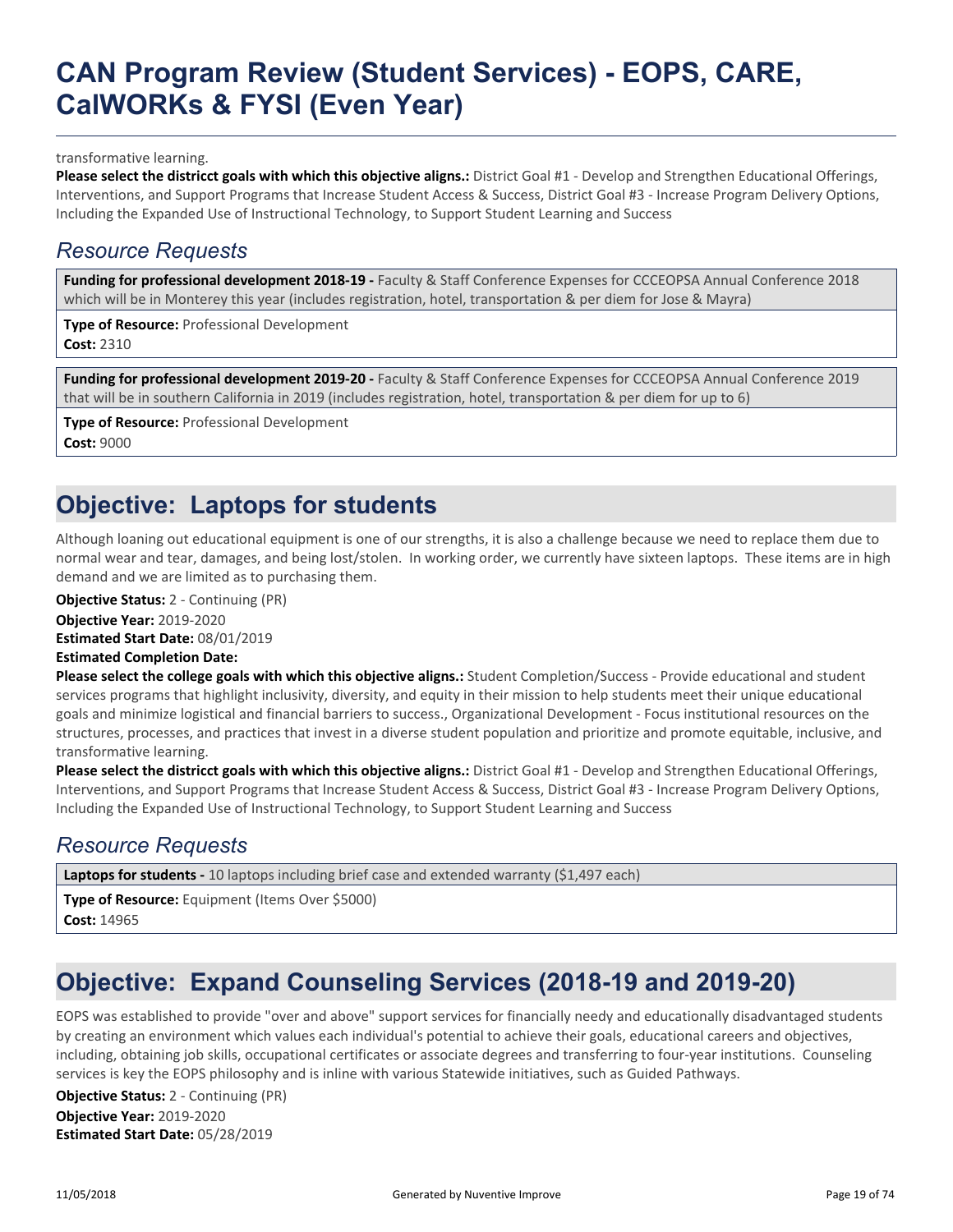### **CAN Program Review (Student Services) - EOPS, CARE, CalWORKs & FYSI (Even Year)**

#### **Estimated Completion Date:**

**Please select the college goals with which this objective aligns.:** Student Completion/Success - Provide educational and student services programs that highlight inclusivity, diversity, and equity in their mission to help students meet their unique educational goals and minimize logistical and financial barriers to success., Organizational Development - Focus institutional resources on the structures, processes, and practices that invest in a diverse student population and prioritize and promote equitable, inclusive, and transformative learning.

**Please select the districct goals with which this objective aligns.:** District Goal #1 - Develop and Strengthen Educational Offerings, Interventions, and Support Programs that Increase Student Access & Success, District Goal #3 - Increase Program Delivery Options, Including the Expanded Use of Instructional Technology, to Support Student Learning and Success

#### *Resource Requests*

Funding for Summer Counseling 2019 - Last year we were not able to provide assistance during the summer session. When possible, we have supported students with a \$75 book voucher, transportation costs and counseling services. Last summer SSSP and ACES were not able provide us with additional funding to support these costs. For many of our students not having EOPS support over the summer meant they were not able to take class(es).

**Type of Resource:** Non-Instructional Personnel **Cost:** 8000

**Zoom Equipment for "Skype" Counseling (equipment and headphones) -** To provide more access to counselors for students who are unable to come to campus. General Counseling was approved to get this equipment and EOPS would like the same opportunity to offer this service to students

**Type of Resource:** Information Technology **Cost:** 600

### **Objective: Student Area**

EOPS was established to provide "over and above" support services for financially needy and educationally disadvantaged students by creating an environment which values each individual's potential to achieve their goals, educational careers and objectives, including, obtaining job skills, occupational certificates or associate degrees and transferring to four-year institutions.

**Objective Year:** 2019-2020, 2020-2021 **Estimated Start Date:** 10/25/2018 **Estimated Completion Date:** 10/25/2018 **Objective Status:** 2 - Continuing (PR)

**Please select the college goals with which this objective aligns.:** Student Completion/Success - Provide educational and student services programs that highlight inclusivity, diversity, and equity in their mission to help students meet their unique educational goals and minimize logistical and financial barriers to success., Community Connections - Build and strengthen collaborative relationships and partnerships that support the needs of, reflect, and enrich our diverse and vibrant local community., Organizational Development - Focus institutional resources on the structures, processes, and practices that invest in a diverse student population and prioritize and promote equitable, inclusive, and transformative learning.

**Please select the districct goals with which this objective aligns.:** District Goal #1 - Develop and Strengthen Educational Offerings, Interventions, and Support Programs that Increase Student Access & Success, District Goal #3 - Increase Program Delivery Options, Including the Expanded Use of Instructional Technology, to Support Student Learning and Success

#### *Resource Requests*

**EOPS/CARE/CalWORKs/FFYI would like to secure a permanent space. In 2010 EOPS/CARE/CalWORKs student study area was used as swing space due to remodeling to building 5 and the addition of CIETL. When the remodeling was completed that space was not returned to the Programs. The area was used by students to study, EOPS Cub meetings, EOPS/CARE/CalWORKs /FFYI activities, food pantry, computer and printing usage, text book library, etc. This has also limited the opportunity for the Programs to offer**

**Type of Resource:** Facilities